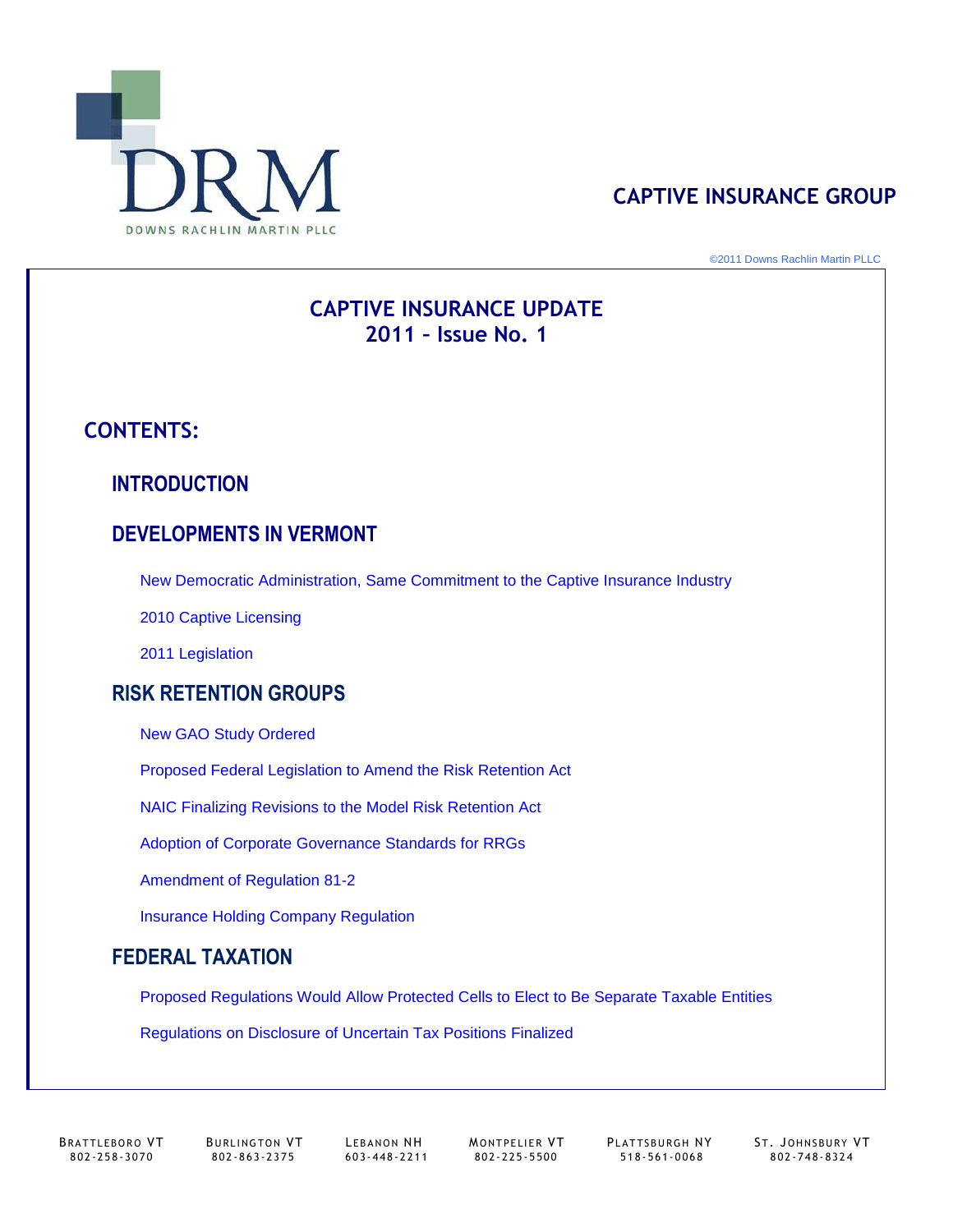# **STATE REGULATION OF CAPTIVES**

Dodd-Frank Bill Includes Significant Changes with Respect to State Regulation of Nonadmitted **Insurance** 

Massachusetts Subjects Vermont Captive to Its Claims-Handling Law

## **D INFORMATION AND e BEST PRACTICES: ELECTRONICALLY STORED INFORMATION ANDeDISCOVERY**

### **DRM'S CAPTIVE INSURANCE GROUP**

# **INTRODUCTION**

This edition of the Downs Rachlin Martin PLLC ("DRM") *Captive Insurance Update* covers a variety of recent state and federal developments affecting the captive insurance industry. If you have any questions about this state and federal developments affecting the captive insurance industry. If you have any questions about this update or any other captive insurance developments, please contact Kathy Davis at [kdavis@drm.com,](mailto:kdavis@drm.com) Kevin Moriarty at **kmoriarty@drm.com**, or David Angus at **dangus@drm.com.** 

# **DEVELOPMENTS IN VERMONT**

New Democratic Administration, Same Commitment to the Captive Insurance Industry

Democratic Governor Peter Shumlin has appointed Steve Kimbell as the Commissioner of BISHCA and Susan Donegan as Deputy Commissioner of Insurance. Clifford Peterson has been named BISHCA General Counsel. Dave Provost will continue in his position of Deputy Commissioner of Captive Insurance. The Shumlin Administration is expected to continue Vermont's longstanding bipartisan commitment to maintaining Vermont as the premier onshore captive domicil as the premier onshore captive domicile.

### 2010 Captive Licensing

new companies, nineteen are pure captives, four are risk retention groups, one is an industrial insured, and nine are special-purpose financial captives. In 2010, the Captive Division licensed 33 new captives, pushing the total of captive licenses over 900. Of the

### 2011 Legislation

The annual BISHCA housekeeping bill was enacted, with its provisions going into effect on July 1, 2011. To summarize, the provisions affecting captives and risk retention groups are:

- The first-year \$7,500 premium tax non-refundable credit for newly-licensed captives is made permanent.
- The annual maximum aggregate tax of \$200,000 to be paid by a sponsored captive will be applied to the sponsored captive insurance company as a whole, and not to an individual protected cell.
- Two or more captive insurance companies that are special-purpose financial captives under common<br>Companies and septed will be to yet as though thou was a single septive insurance company. Captio ownership and control ownership and control will be taxed as though they were a single captive insurance company. Specialpurpose financial captives, however, may not be consolidated with other captives that are not special-

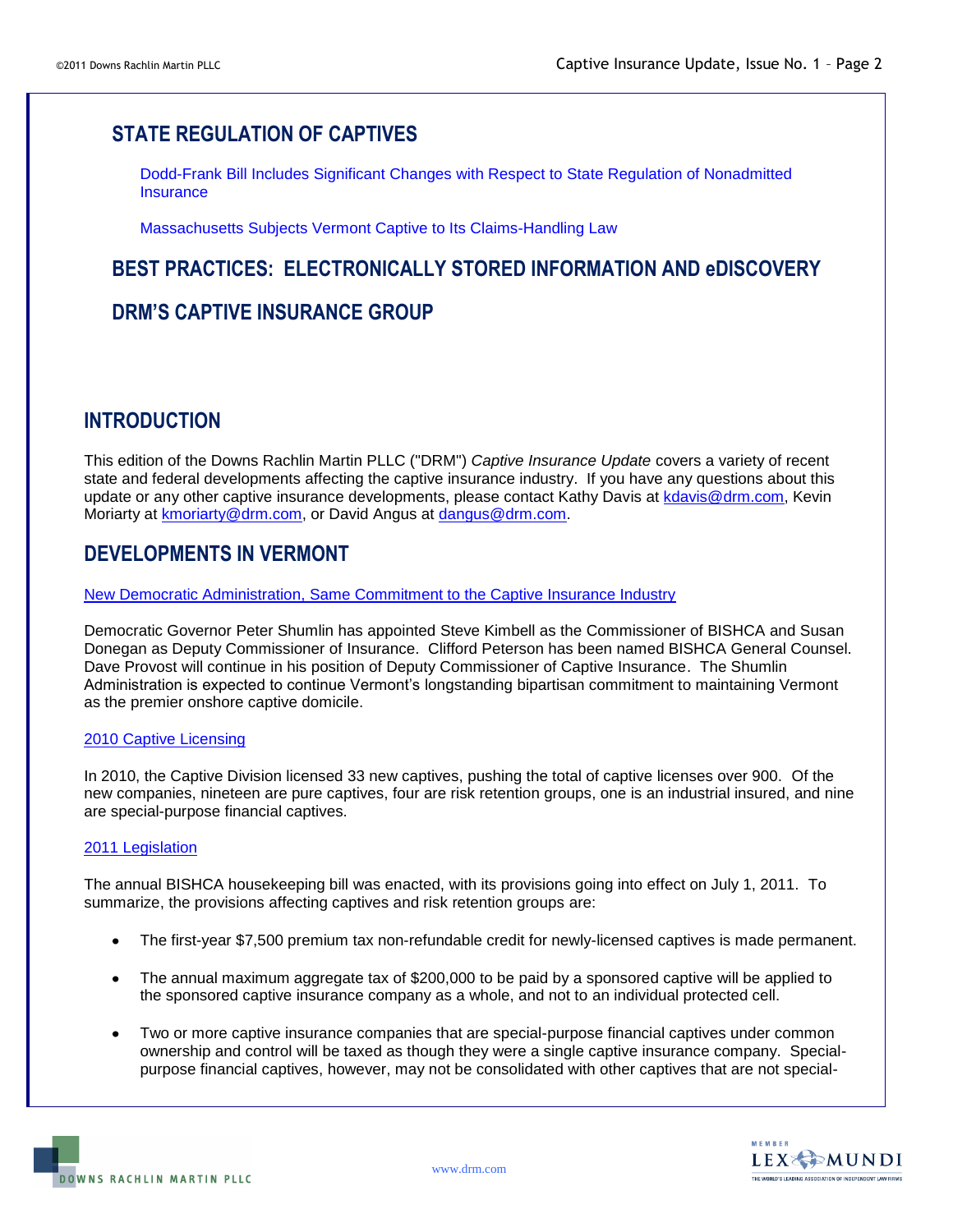purpose financial captives for purposes of calculating premium taxes due.

- The Commissioner will have the discretion to determine whether the business written by a sponsored captive, with respect to each cell, must be: (i) fronted by a licensed insurance company; (ii) reinsured letter of credit or other acceptable security arrangement. letter of credit or other acceptable security arrangement. by a reinsurer approved by the State of Vermont; or (iii) secured by a trust or funded by an irrevocable
- Sp Sponsored captives will have the option of forming a protected cell as a separate corporation or limited liability company. liability company.
- Risk retention groups will be subject to various provisions of the Vermont Insurance Holding Company Act, Title 8, Chapter 101, subchapter 13 of the Vermont Statutes. BISHCA is drafting a new regulation to implement the Holding Company Act, which is likely to take effect by the end of 2011.

# **SK RETENTION RISK RETENTION GROUPS**

### New GAO Study Ordered

In July 2010, Representative Dennis Moore, chair of the House Oversight Committee on Financial Services, directed the U.S. Government Accountability Office ( the "GAO") to examine instances where non-domiciliary states have attempted to improperly regulate RRGs through the use of filing requirements, information requests, fees, waiting periods, and other measures. The industry supports this study, as a number of states have taken the position that they can subject RRGs to such regulation consistent with the Risk Retention Act.

Proposed Federal Legislation to Amend the Risk Retention Act

U.S. House of Representatives by Representatives Peter Welch (D-VT) and John Campbell (R-CA). The new bill includes essentially the same provisions that were included in H.R. 4802, which was introduced in March between states regarding state law preemption; (ii) impose new governance standards on RRGs; (iii) allow RRGs to write property insurance; and (iv) modify the provisions of the Risk Retention Act regarding financial statements and disclosure issues. We will monitor the status of H.R. 2126 and report on its progress in a future *Captive Update* issue of *Captive Update*. On June 6, 2011, H.R. 2126, entitled "The Risk Retention Modernization Act of 2011," was introduced into the 2010 but was not enacted. The bill would: (i) give the Treasury Department authority to resolve disputes

### NAIC Finalizing Revisions to the Model Risk Retention Act

Vermont and other RRG domiciles are working with the NAIC to finalize revisions to the model Risk Retention Act, which include provisions regarding the governance and operations of RRGs. The issues being reviewed include the following:

- Independent Directors. Clarification that the independent-director requirement applies to the governing body of an RRG, since not all legal entities have boards of directors (e.g., limited liability companies).
- Service Provider Contracts. Recommendation to strike the reference permitting an RRG's owners/insureds the right to terminate any service provider, audit, or actuarial contract for cause. This power power should be reserved for the RRG's board of directors.
- Written Charter. Recommendation to change the section heading to "Written Policy" and to strike the requirement that RRGs amend their bylaws to include the written charter. If this requirement remains, requirement that RRGs amend their bylaws to include the written charter. If this requirement remains, RRGs will need to amend their bylaws to incorporate their governance standards. Any changes to the governance standards would necessitate further amendments to the bylaws. Amending bylaws could

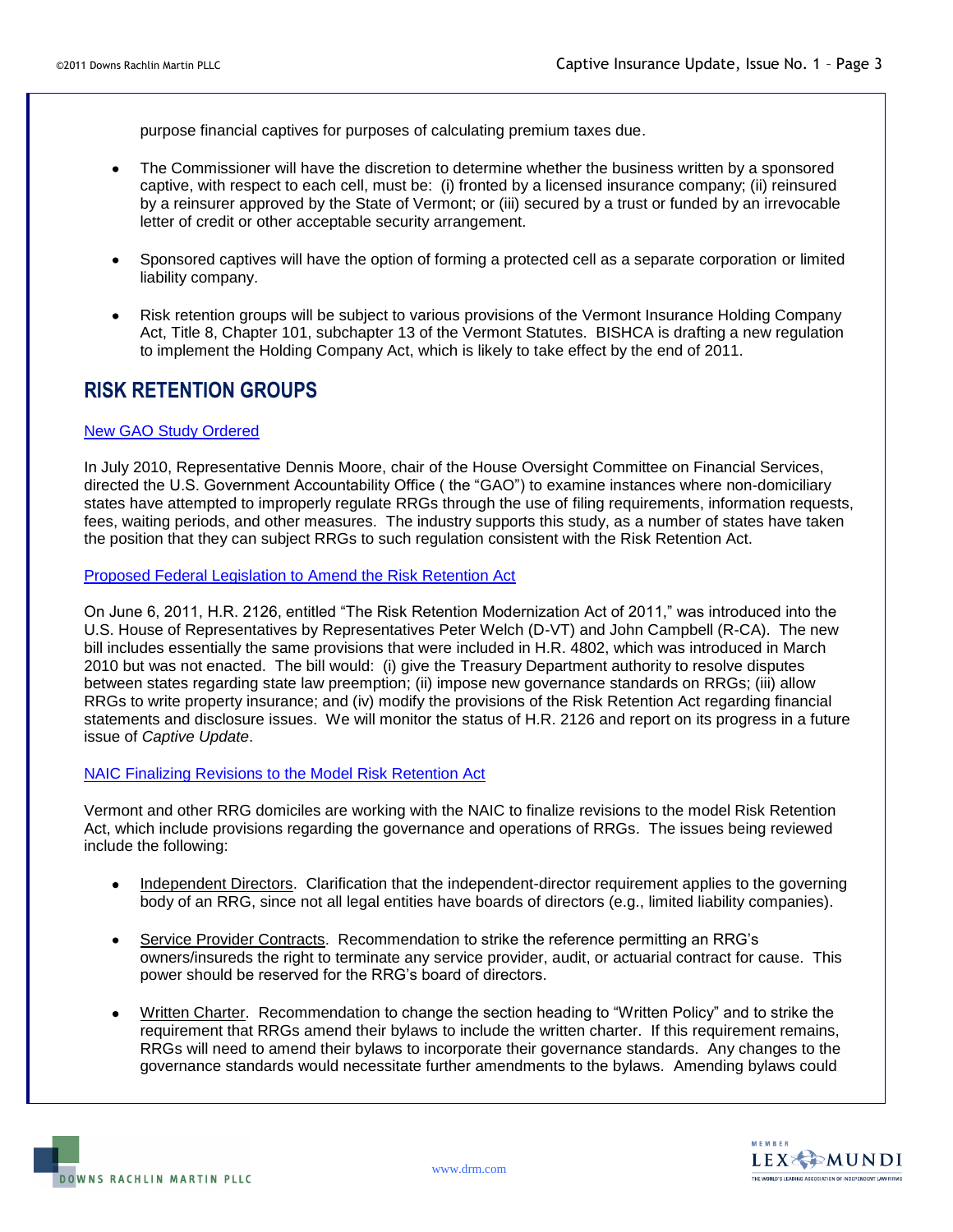prove to be quite cumbersome for certain RRGs.

- Audit Committee. Recommendation to strike the responsibility of the audit committee to assist the board in the oversight of the performance of the captive manager, managing general underwriter, or other party or parties responsible for underwriting, determining rates, collecting premium, adjusting or settling claims, or preparing financial statements. These additional responsibilities go beyond the traditional role of an audit committee.
- **Governance Standards.** Recommendation to limit the access of the members/insureds to the procedures that are followed for conducting annual performance evaluations of the board or officers. The self-evaluations themselves should remain confidential.
- Reporting of Non-compliance. Recommendation to require the chief executive officer or board (instead of the captive manager) to report material non-compliance to the domestic regulator if the noncompliance is not cured within a reasonable period from detection, not to exceed sixty days.
- Enforcement. Recommendation to delete the enforcement section because it may conflict with the regulatory powers already granted to the Insurance Commissioners.

application of the governance standards to RRGs. The NAIC has taken these suggestions into account in the current version of the Model Risk Retention Act, and we are cautiously optimistic that most of the comments will be reflected in the final version be reflected in the final version. If incorporated into the final Model Risk Retention Act, these recommendations will greatly improve the

### Adoption of Corporate Governance Standards for RRGs

In March 2009, BISHCA issued Memo #2009/03, which included a reminder that the NAIC has adopted Governance Standards for RRGs, and a statement that, although the NAIC has not yet prepared a Model Law Governance Standards for RRGs, and a statement that, although the NAIC has not yet prepared a Model Law for these standards, BISHCA encouraged early implementation of these standards. As noted in the previous section, the NAIC has since drafted the revisions to the Model Risk Retention Act for the governance standards, but the process is not yet complete. We anticipate that Vermont will adopt the corporate governance standards as soon as the NAIC has finalized them, but that RRGs in Vermont will be given adequate time to implement the standards.

### Amendment of Regulation 81-2

BISHCA is in the first stage of amending Regulation 81-2 to clarify and update annual financial reporting reinsurance. The new reinsurance guidelines reflect changes adopted by the NAIC. requirements for all captives, including RRGs, and to add new provisions regarding RRGs taking credit for

### **Insurance Holding Company Regulation**

As discussed above, under 2011 Legislation, RRGs domiciled in Vermont are now subject to Vermont's Insurance Holding Company Act. BISHCA is in the process of drafting regulations to implement the new Insurance Holding Company Act. BISHCA is in the process of drafting regulations to implement the new requirements, including appropriate exemptions for qualified RRG programs.

## **TAXATION FEDERAL TAXATION**

### Proposed Regulations Would Allow Protected Cells to Elect to Be Separate Taxable Entities

*Captive Update News Flash,* we discussed proposed regulations issued by the In our October 2010 *Captive Insurance Update News Flash,* we discussed proposed regulations issued by the U.S. Department of the Treasury that would allow a protected cell of a protected cell company, or a series of a series limited liability company, to elect to be treated as a separate entity for federal tax purposes (available

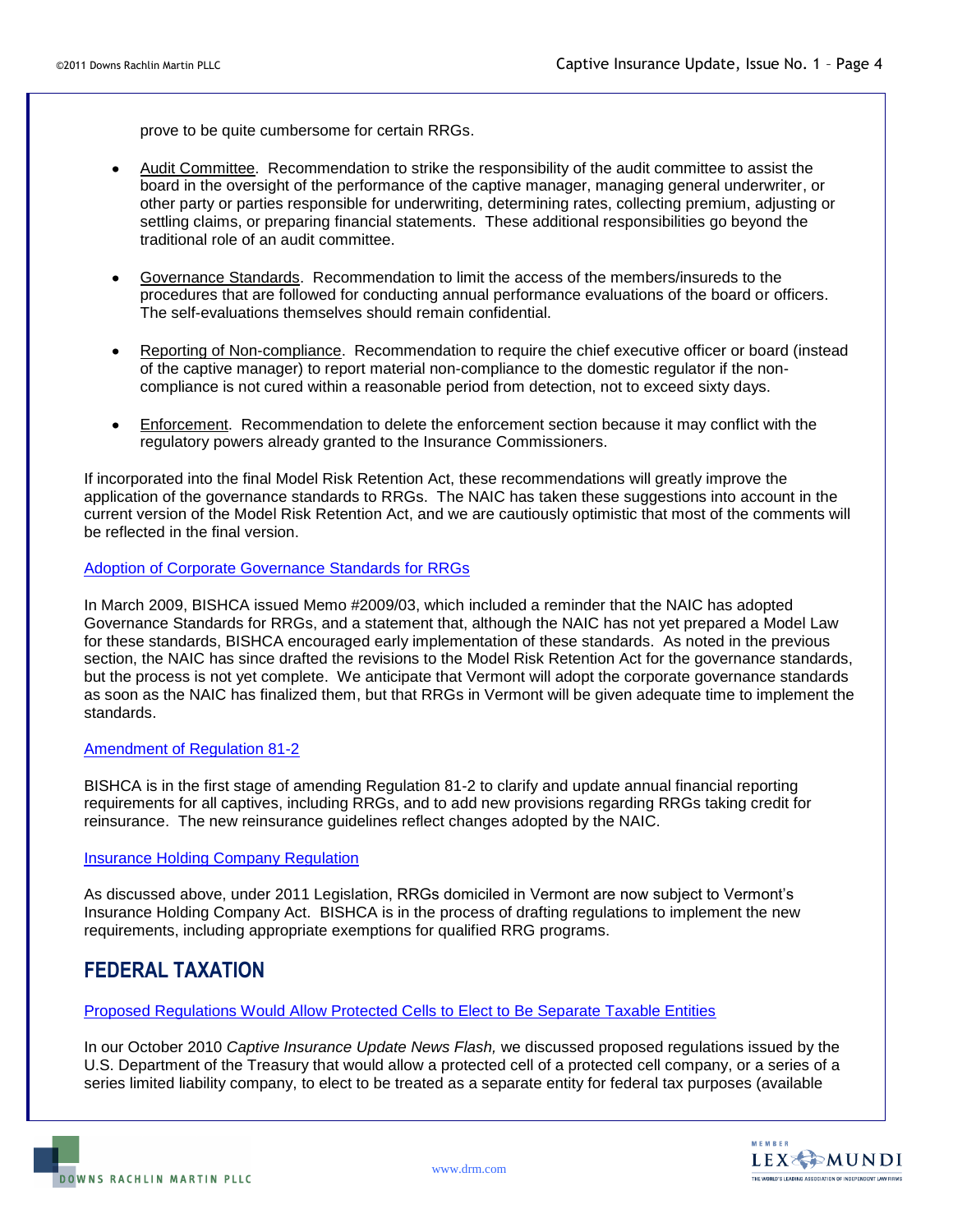upon request or at [http://www.drm.com/captive\\_insurance/articles\)](http://www.drm.com/captive_insurance/articles). Public comments on the proposed regulations. regulations. regulations were due by December 13, 2010. We will continue to monitor the status of the proposed

### Regulations on Disclosure of Uncertain Tax Positions Finalized

The proposed Treasury Regulation regarding disclosure of uncertain return positions became final on amends Treasury Regulati amends Treasury Regulation 1.6012-2, by adding a new subsection (4)(a) that reads: December 15, 2010, and it applies to affected corporations starting with the 2010 return. The Regulation

Schedule UTP, Uncertain Tax Position Statement, or any successor form, to such return, in accordance with *forms, instructions, or other appropriate guidance provided by the IRS. forms, instructions, or other appropriate guidance provided by the IRS. Disclosure of uncertain tax positions. A corporation required to make a return under this section shall attach* 

regarding "uncertain return positions" by bulletin, notice, and other published guidance. The determination of what qualifies as an uncertain tax position would be based on essentially the same principles as FASB what qualifies as an uncertain tax position would be based on essentially the same principles as FASB Interpretation No. 48, "Accounting For Uncertainty In Income Taxes" ("FIN 48"), which requires disclosure of The Service drafted and took comments on Schedule UTP during 2010. The Service is implementing the rules uncertain tax positions for purposes of a business' audited financial statements.

# **STATE REGULATION OF CAPTIVES**

### Dodd-Frank Bill Includes Significant Changes With Respect to State Regulation of Nonadmitted Insurance

Last July, the federal Nonadmitted and Reinsurance Reform Act of 2010 ("NRRA") was enacted as Title IX, includes significant changes to the state regulation and taxation of "non ad includes significant changes to the state regulation and taxation of "non-admitted insurance," specifically surplus lines insurance and insurance lines insurance and insurance independently procured by an insured from an unlicensed insurer without the use of an insurance producer. A full briefing on NRRA is available in the June 2011 *Captive Insurance Update* News Flash (available upon request or at [http://www.drm.com/captive\\_insurance/articles\)](http://www.drm.com/captive_insurance/articles). To summarize the two key provisions of NRRA: two key provisions of NRRA: subtitle B of the Dodd-Frank Wall Street Reform and Consumer Protection Act, Public Law 111-203. NRRA

**Taxation:** As of July 21, 2011, only the "home state" of an insured can impose a tax on the premiums paid policy are located in other states. The home state is authorized to charge and collect taxes on t policy are located in other states. The home state is authorized to charge and collect taxes on the premiums allocable to such other states. NRRA requires the states to become parties to an interstate compact for the allocable to such other states. NRRA requires the states to become parties to an interstate compact for the collection of taxes on premiums paid for nonadmitted insurance, The compact must be established before a alternative model laws to enact the premium tax compact: the Surplus Lines Insurance Multi State Compliance alternative model laws to enact the premium tax compact: the Surplus Lines Insurance Multi-State Compliance Compact (or "SLIMPACT"), and the Nonadmitted Insurance Multi-State Agreement (or "NIMA"). by the insured for a policy placed with a nonadmitted insurer, regardless of whether the risks insured by the home state can collect premium taxes on behalf of other compacting states. States are considering two

by "non home states" takes effect on July 21. New York has decided not to join th by "non-home states" takes effect on July 21. New York has decided not to join the compact, and it has been reported that California, and possibly Florida and Texas, will also decline to join. If a state does not join the under Dodd-Frank, but it will not collect surplus lines tax on behalf of other states if such placement insures risks in other states. in other states. Industry reports indicate it is unlikely most states will have legislation in effect when the prohibition on taxation compact, it will still be permitted to tax surplus lines placements if the state is the home state of the insured

**Regulation:** Effective July 21, 2011, state regulation of the sale, solicitation, and negotiation of nonadmitted insurance is limited to regulation by the home state of the insured; the laws of any other state are preempted. (The only exception to this preemption is workers' compensation insurance.) For surplus lines placements, if an insured is purchasing coverage on risks located in multiple states, the s placements, if an insured is purchasing coverage on risks located in multiple states, the surplus lines broker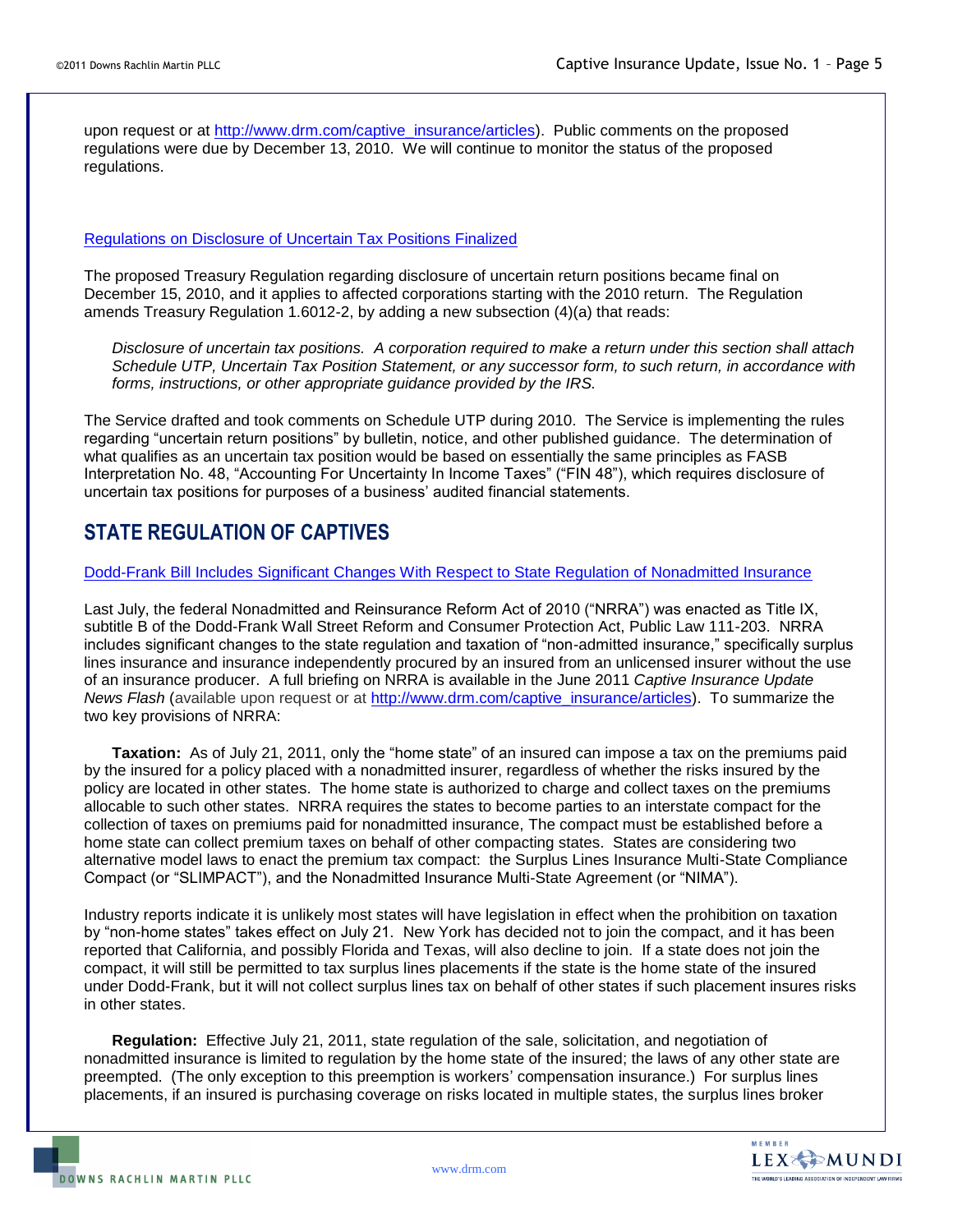certain certain "exempt commercial purchasers," a surplus lines broker is not required to undertake any due diligence to determine whe determine whether coverage is available from an admitted insurer. placing such coverage is required to be licensed only in the insured's home state. Moreover, with respect to

clear: clear: What does this all mean for captives, which are generally licensed only in their domicile state? A few things are

- NRRA does not require a state to allow a nonadmitted insurer to place insurance 0 NRRA does not require a state to allow a nonadmitted insurer to place insurance on risks located in the state. A captive that insures risks outside of its state of domicile will still need to comply with existing state. A captive that insures risks outside of its state of domicile will still need to comply with existing state laws governing nonadmitted insurance.
- NRRA does not expand the taxing power of the states, nor does it require states to enact laws taxing NRRA does not expand the taxing power of the states, nor does it require states to enact laws taxing surplus lines and independently procured insurance if they do not currently tax one or the other type of taxes and will report on this in *Captive Insurance Update* taxes and will report on this in a future *Captive Insurance Update*. placement. We are monitoring state legislatures regarding enactment of independent procurement
- NRRA applies only to "premium taxes" imposed by the states on nonadmitted insurance placements. It NRRA applies only to "premium taxes" imposed by the states on nonadmitted insurance placements. It is not clear that the definition of "premium tax" would cover state income taxes. If not, the home state preemption with respect to the collection of premium tax would not apply to states that subject insurers to income taxes (including unitary business states).

### Massachusetts Subjects Vermont Captive to Its Claims-Handling Law

In December 2010, a Massachusetts court of appeals ruled that a Vermont-domiciled captive is subject to organized and operated Equinox Insurance Company, a Vermont captive, to provide various coverages, organized and operated Equinox Insurance Company, a Vermont captive, to provide various coverages, trial, and Equinox funded payment of the judgment through the GL policy. The consumer then sued both trial, and Equinox funded payment of the judgment through the GL policy. The consumer then sued both Electrolux and Equinox contending violations of the Massachusetts unfair settlement practices statutes. The trial court dismissed the claims on summary judgment, based on the conclusion that neither Electrolux nor unfair practices statute. unfair practices statute. Massachusetts laws governing unfair insurance claims and settlement practices. Electrolux North America had including general liability coverage. A consumer sued Electrolux for products liability and won a judgment at Equinox as engaged in the business of insurance in Massachusetts, and as such neither was subject to the

The appeals court ruled that Equinox was, as a matter of law, engaged in the business of insurance and *rth America,* No . therefore subject to the Massachusetts unfair claims practice statute. *Lemos v. Electrolux North America,* No. 09-P-943 (Mass. App. Ct. 12-2-2010). Among the undisputed facts the court cited in favor of its conclusion: business separate from Elect business separate from Electrolux, and the general liability policy included typical policy provisions, including the insurer's right to approve any settlement. Though the court concluded that Equinox was in the business of insurer's right to approve any settlement. Though the court concluded that Equinox was in the business of insurance, there was no discussion of whether that insurance business had a sufficient connection to Massachusetts to justify extending the jurisdiction of the unfair claims law to Equinox. It appears that Equinox Equinox was separately incorporated, capitalized and licensed as an insurance company, operated as a did not raise this issue in the trial court.

We recommend that any captive insurer that insures risks in states where it is not licensed carefully review its many clients on these issues and have developed program and policy form revisions to limit this exposure. insurance program to identify potential exposure to taxation and regulation in such states. We have counseled

## **ELECTRONICALLY STORE DISCOVERY BEST PRACTICES: ELECTRONICALLY STORED INFORMATION AND eDISCOVERY**

documents and information ("ESI"). Prudent businesses have c documents and information ("ESI"). Prudent businesses have clear ESI and paper document retention and destruction policies and follow those policies, if for no other reason than to avoid the costs and burden of destruction policies and follow those policies, if for no other reason than to avoid the costs and burden of Captive insurers and RRGs, like all businesses, must understand and effectively manage electronically stored preserving stale information in closed files. However, changes in court discovery rules allow parties to conduct